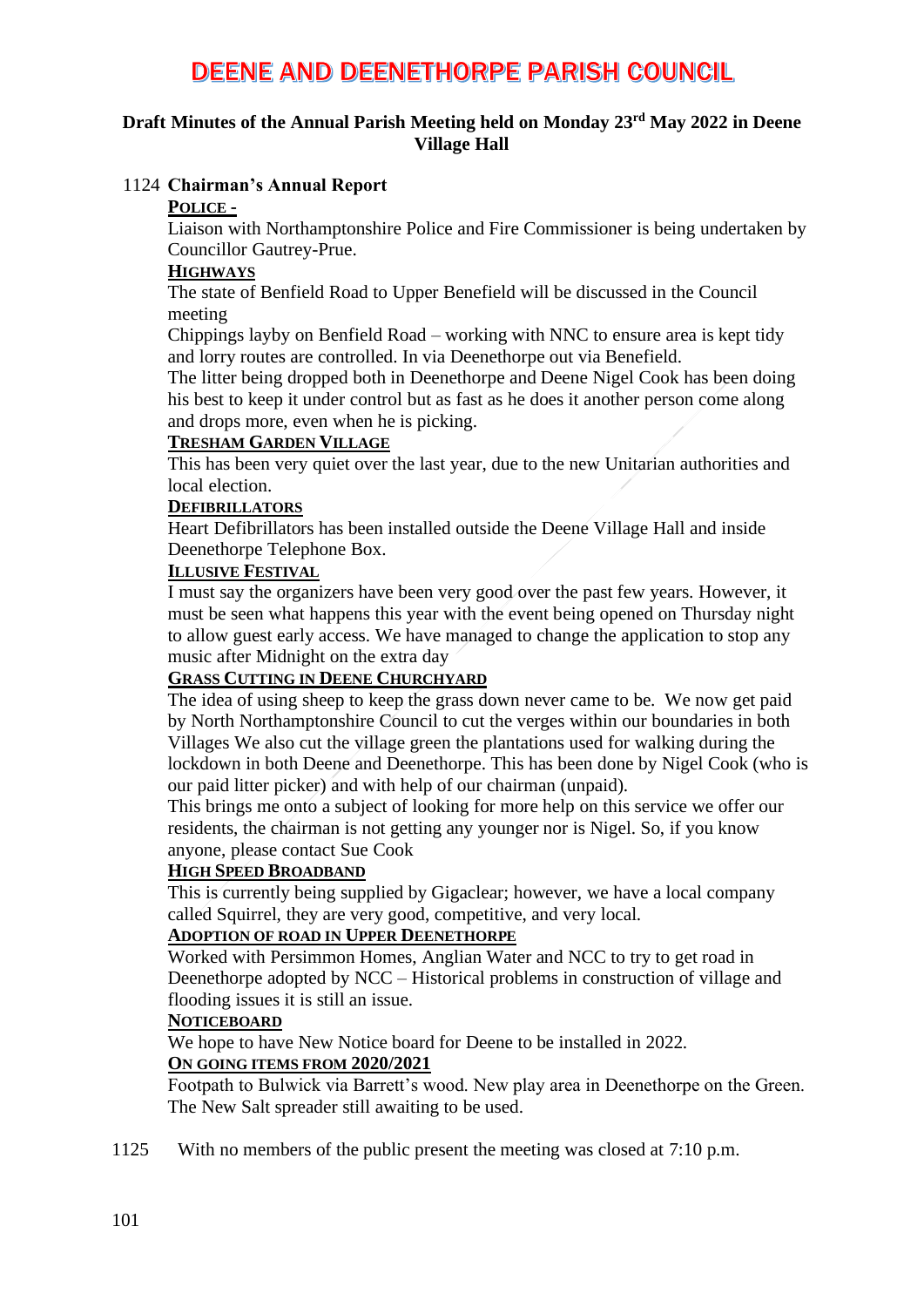### **Draft Minutes of the Annual Parish Council Meeting held on Monday 23rd May 2022 in Deene Village Hall**

- 1126 Cllr Copeland proposed that Cllr Gretton be elected as Chair for 2022/23, this was seconded by Cllr Reading. With no other nominations Cllr Gretton accepted the role and completed the Declaration to Office.
- 1127 Cllr Gautrey-Prue proposed that Cllr Coombs be elected as Vice-Chair for 2022/23, this was seconded by Cllr Reading. With no other nominations Cllr Coombs accepted the role.
- 1128 The following policies were all approved and signed by Cllr Gretton and the Clerk:

Standing Orders, Financial Regulations, Standing Orders, Complaint Procedure Policy, Code of Conduct Policy, Risk Assessment, Data Protection Policy, Data Breach Policy, Access Request Procedure, Records Retention Policy, Freedom on Information – Supplementary Policy (New), ICO – Model Publication Scheme (New) And the Freedom of Information under the Model Publication Scheme (New)

This being all the business the meeting was closed at 7:20p.m.

## **Draft Minutes of the Full Parish Council Meeting held on Monday 23rd May 2022 in Deene Village Hall**

|              | Councillors Present   Stuart Barratt, Steve Copeland, Mark Coombs, Brian Gretton (Chair),  <br>Keith Gautrey-Prue, Jonny Pepper and Tom Reading |
|--------------|-------------------------------------------------------------------------------------------------------------------------------------------------|
| Also Present | Sue Cook (Clerk)                                                                                                                                |

- 1129 There were no apologies
- 1130 Cllr Coombs Declared an interest in all things Deene Estate
- 1131 There were no members of the public present
- 1132 The minutes of the meeting held on March 21<sup>st</sup>, 2022, were approved, and signed by Cllr Gretton.
- 1133 There were no new plans to discuss, the following are still outstanding
	- a) License for Dibbins Wood
	- b) Variation to License Illusive Festival
	- c) NN/21/00058/WASVOC Proposal: Variation of condition 2 of planning permission ref: 20/00022/WASVOC to increase the stack height from 25m (currently permitted) to 35m
	- d) NE/22/00329/TPO reduce crown of Yew Tree by 1 metre at 37 Deenethorpe
	- e) Pre-application Public Consultation Rockingham Gateway response sent
	- f) NE/22/00218/FUL Conversion of farm buildings to a dwelling with associated access and the alteration/extension of the existing farmhouse Location: Manor Farm Deenethorpe
	- g) NE/22/00263/VAR & NE/22/00265/VAR Revised internal layout North Barn, West Barn and Old Dairy
- 1134 No further progress has been made Permissive footpath in Barratts Wood
- 1135 Police, Fire & Crime Commissioner Cllr Gautrey Prue reported that there is Neighbourhood Notification being set up and proposed that it should be published on both the Parish Council Website and the Facebook page. The Police Beat Bus will be in Collyweston on May 27<sup>th</sup>.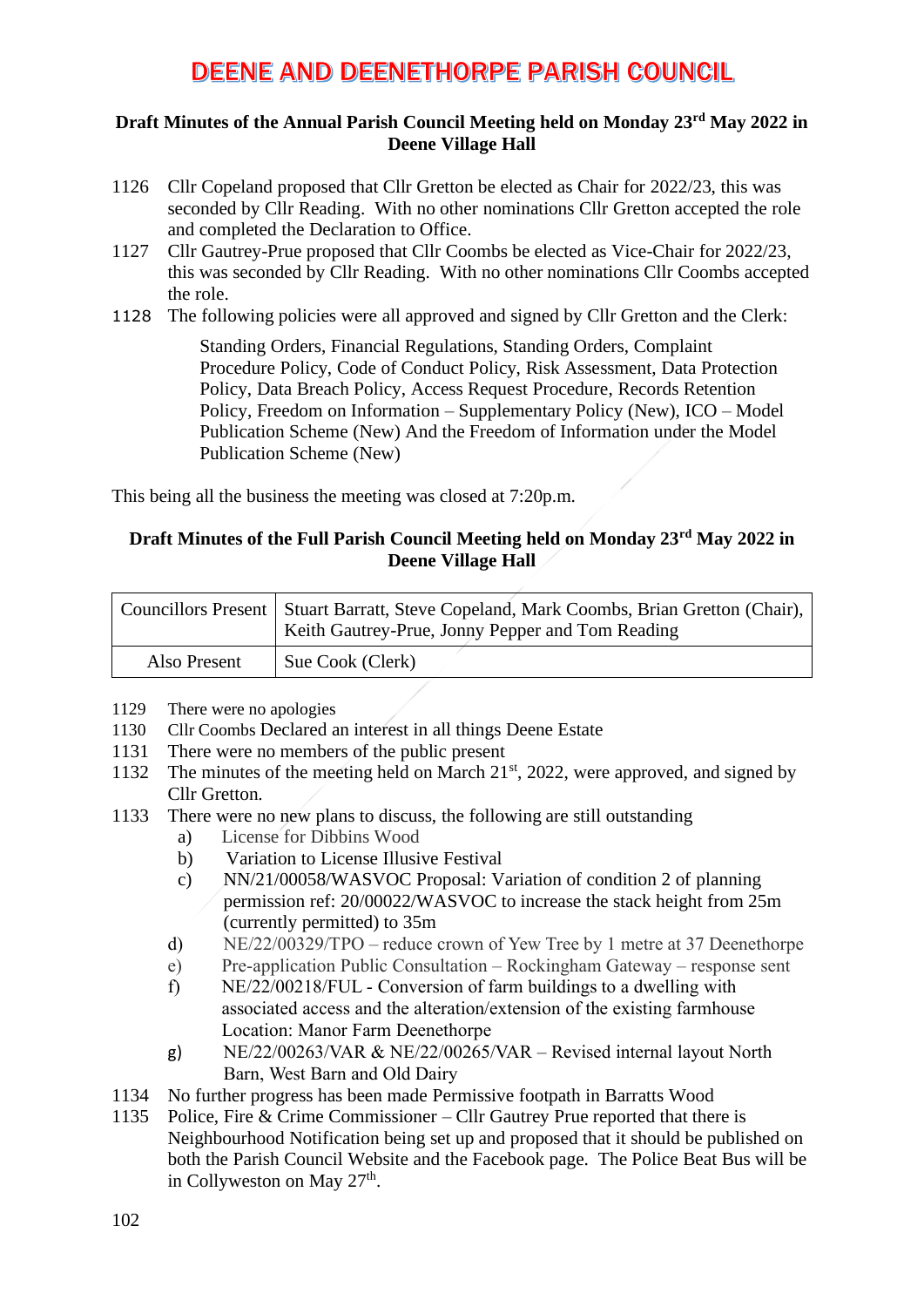- 1136 Cllr Pepper is still waiting for photos of the Play Equipment from Weldon Parish Council, the Clerk to chase. Cllr Pepper is waiting for news on the grants he has applied for.
- 1137 Queens Platinum Jubilee the Marquee has been paid for in full, the band is booked along with the Hog Roast. It was agreed that there should be a flyer distributed around the residents to try to establish numbers for the Hog Roast.
- 1138 Financial matters
	- a) Mr James has carried out the Year End Internal Audit with no anomalies. The Parish Council ended the year with an income of £10,330 and an expenditure of £10,220 leaving a balance of £16318 in the bank. It was resolved that the accounts be approved. Both Cllr Gretton and the Clerk signed the Certificate of Exemption, the Annual Governance Statement, and the Accounting Statement.
	- b) It was resolved to enter a 5-year contact with Zurich Insurance Company
	- c) It was resolved that a new noticeboard for Deene is purchased by Deene Estate, Cllr Coombs agreed to arrange for this to be ordered and that the Parish Council will reimburse Deene Estate for this cost. Deene Estate will finance the cost of having it painted in the Estate Colours.
	- d) North Northants First Responders have asked if the Parish Council would consider purchasing 2 Trauma Packs, one for each Defibrillator, at a cost of £91 per pack. Cllr Barratt proposed the suggestion and Cllr Copeland seconded the motion with everyone in agreement. Cllr Gretton proposed that an electrician should replace the RCD in the box at Deenethorpe as periodically it is switching off, the cost will be in the region of £120, Cllr Reading seconded the proposal with everyone in agreement.
	- e) Currently in across both Bank accounts there is £26170.71, which includes £9912 precept.
	- f) The following payments were approved in line with current legislation.

| Details                                                   | Value   |
|-----------------------------------------------------------|---------|
| DD Marquee Hire – Balance for QPJ                         | £644.40 |
| Zurich Insurance $-5$ Year LTD Premium                    | £234.09 |
| Heartbeat – Defibrillator Support                         | £324.00 |
| Sue Cook – Salary, Expenses and Back Pay from Salary Rise | £457.02 |
| $HMRC \neq PAYE$                                          | £87.38  |
| Nigel Cook – Grass Cutting                                | £140.00 |
| Tom James - Internal Audit                                | £80.00  |

#### 1139 Highways

- a) Bridleway in Deenethorpe -It was agreed that the Clerk should email Deene Estate Office as a reminder for Cllr Coombs
- b) Dog Fouling it was agreed that the Clerk should source quotes for 3 Dog Bins for Deenethorpe Plantations.
- c) Fly Tipping Cllr Gautrey Prue to obtain quote for cameras
- d) Benefield/Deenethorpe Road It was agreed to invite Cllr Charlie Best to inspect both the Benefield/Deenethorpe Road and Kirby Road.
- 1140 The following items of **Correspondence** had been circulated to the Councillors prior to the meeting. All were noted with no further action:
	- a) eUpdates from NCALC